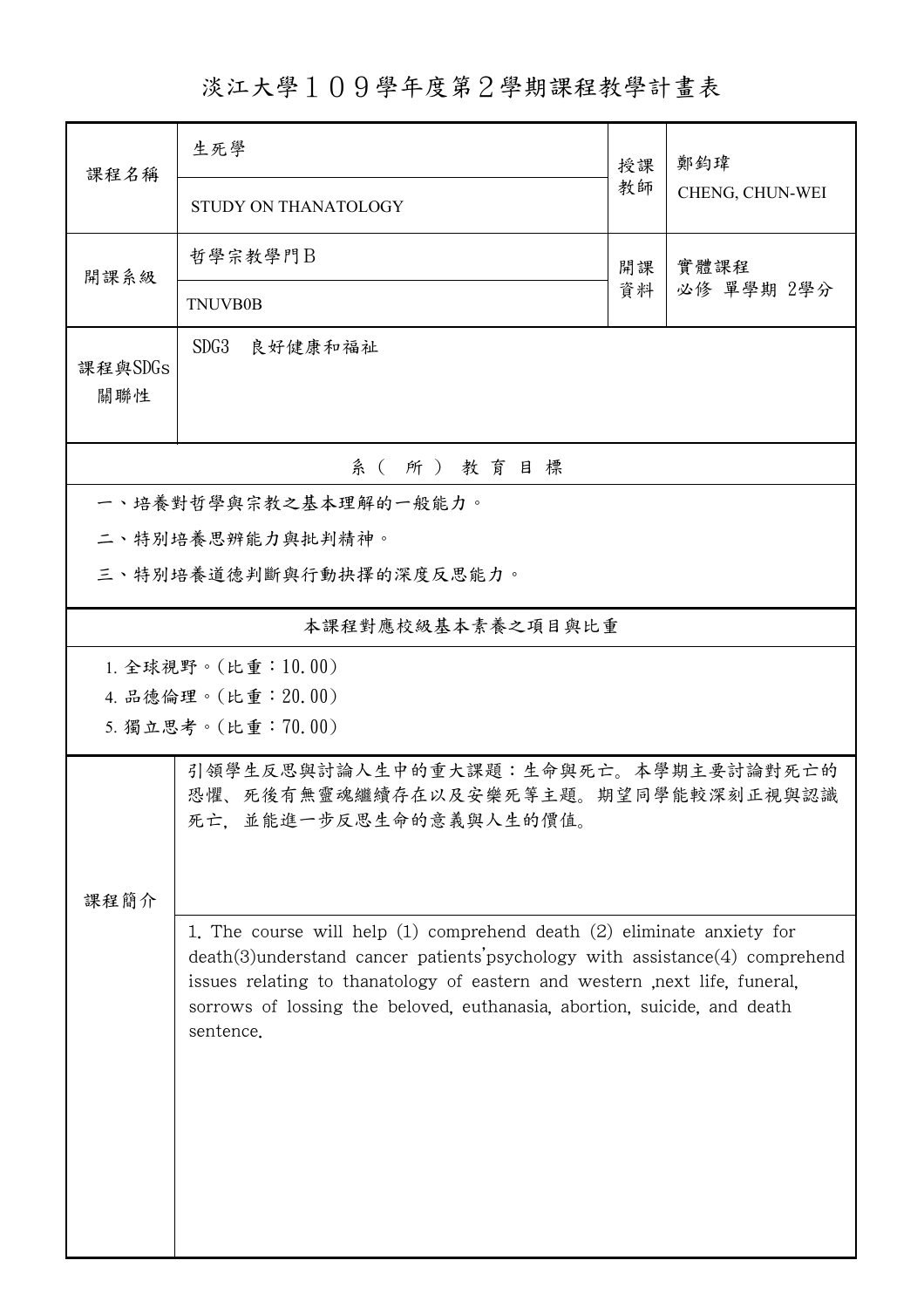## 本課程教學目標與認知、情意、技能目標之對應

將課程教學目標分別對應「認知(Cognitive)」、「情意(Affective)」與「技能(Psychomotor)」 的各目標類型。

一、認知(Cognitive):著重在該科目的事實、概念、程序、後設認知等各類知識之學習。

二、情意(Affective):著重在該科目的興趣、倫理、態度、信念、價值觀等之學習。

三、技能(Psychomotor):著重在該科目的肢體動作或技術操作之學習。

| 序<br>號       | 教學目標(中文)                            |                          |            | 教學目標(英文)                                                                                                                                                                                                                                               |                   |  |
|--------------|-------------------------------------|--------------------------|------------|--------------------------------------------------------------------------------------------------------------------------------------------------------------------------------------------------------------------------------------------------------|-------------------|--|
| $\mathbf{1}$ | 1較深刻正視與認識死亡                         |                          |            | 1. Capable of dealing and comprehending death with<br>greater depth comprehend issues relating to<br>thanatology of eastern and western , next life, funeral,<br>sorrows of lossing the beloved, euthanasia, abortion,<br>suicide, and death sentence. |                   |  |
|              | 2 2坦然面對死亡, 降低死亡焦慮                   |                          |            | 2. Facing death with openness and easing anxiety<br>for death.                                                                                                                                                                                         |                   |  |
|              | 3 3了解癌末病患心理狀態,並能給<br>予協助            |                          |            | 3 understand cancer patients' psychology with<br>adequate assistance.                                                                                                                                                                                  |                   |  |
|              | 4   4理解東西方生死觀,與探究死後<br>的世界          |                          |            | 4 discern thanatology from both eastern and western<br>perspectives and explore the world after death.                                                                                                                                                 |                   |  |
|              | 5 5理解如何面對喪親之痛                       |                          |            | 5 understand the approaches for managing sorrows<br>for loss of the beloved.                                                                                                                                                                           |                   |  |
|              | 6 6安樂死、墮胎、自殺、死刑等相<br>關議題之探討         |                          |            | 6 explore controversial issues relating to euthanasia.<br>abortion, suicide, and death sentence.                                                                                                                                                       |                   |  |
|              |                                     |                          |            | 教學目標之目標類型、核心能力、基本素養教學方法與評量方式                                                                                                                                                                                                                           |                   |  |
| 序號           | 目標類型                                | 院、系 $(\text{m})$<br>核心能力 | 校級<br>基本素養 | 教學方法                                                                                                                                                                                                                                                   | 評量方式              |  |
| 1            | 認知                                  |                          | 145        | 講述、討論                                                                                                                                                                                                                                                  | 作業、討論(含課<br>堂、線上) |  |
| 2            | 情意                                  |                          | 145        | 講述、討論                                                                                                                                                                                                                                                  | 作業、討論(含課<br>堂、線上) |  |
| 3            | 認知                                  |                          | 145        | 講述、討論                                                                                                                                                                                                                                                  | 作業、討論(含課<br>堂、線上) |  |
| 4            | 認知                                  |                          | 145        | 講述、討論                                                                                                                                                                                                                                                  | 作業、討論(含課<br>堂、線上) |  |
| 5            | 情意                                  |                          | 145        | 講述、討論                                                                                                                                                                                                                                                  | 作業、討論(含課<br>堂、線上) |  |
| 6            | 認知                                  |                          | 145        | 講述、討論                                                                                                                                                                                                                                                  | 作業、討論(含課<br>堂、線上) |  |
|              | 授課進度表                               |                          |            |                                                                                                                                                                                                                                                        |                   |  |
| 週次           | 日期起訖                                |                          |            | 内 容 (Subject/Topics)                                                                                                                                                                                                                                   | 備註                |  |
|              | $110/02/22$ ~<br>110/02/28          | 課程介紹                     |            |                                                                                                                                                                                                                                                        |                   |  |
|              | $110/03/01$ ~<br>生死學導論<br>110/03/07 |                          |            |                                                                                                                                                                                                                                                        |                   |  |
|              |                                     |                          |            |                                                                                                                                                                                                                                                        |                   |  |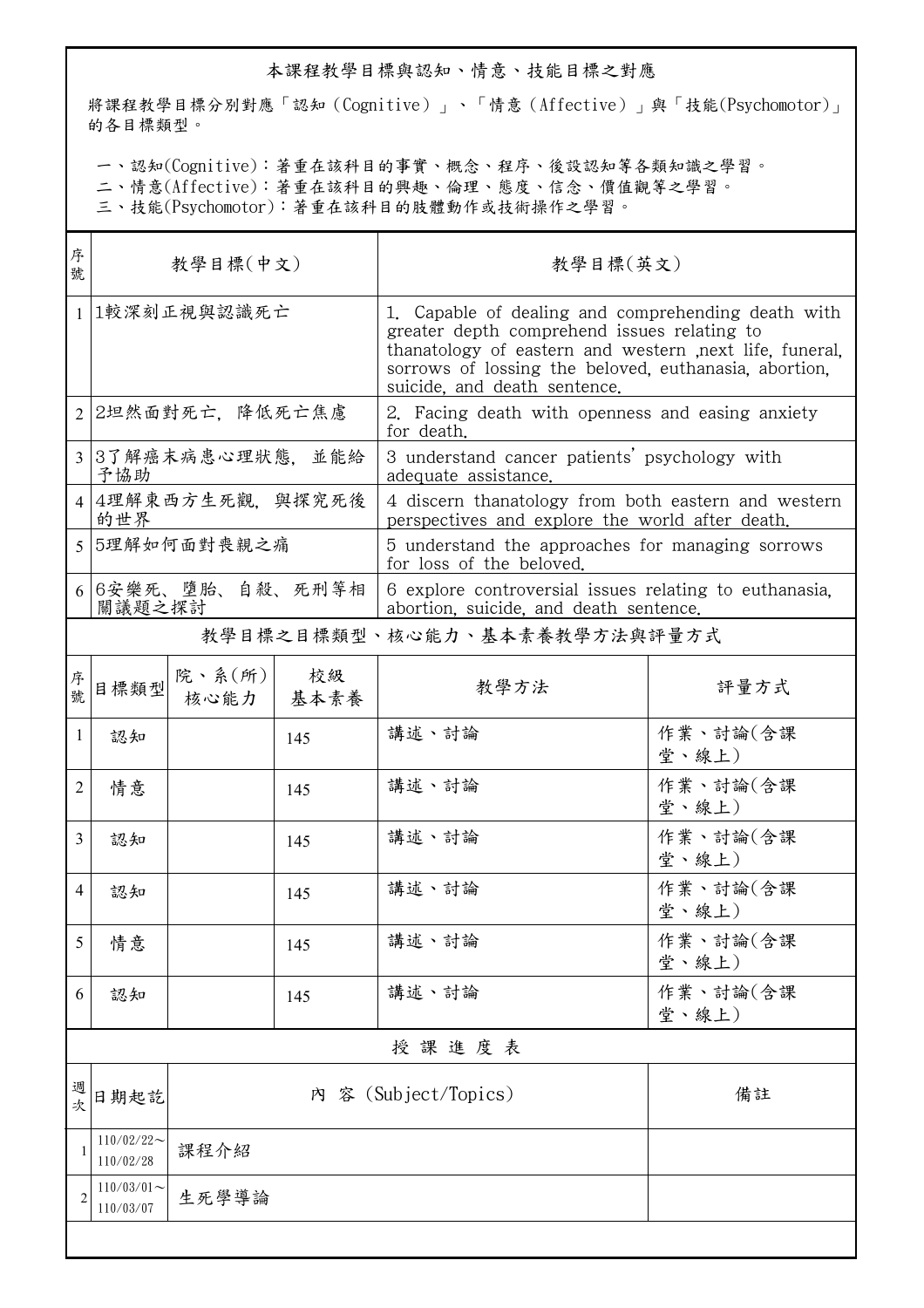| 3          | $110/03/08$ ~<br>110/03/14 | 電影教學與解析I                                                                                   |                  |  |
|------------|----------------------------|--------------------------------------------------------------------------------------------|------------------|--|
| 4          | $110/03/15$ ~<br>110/03/21 | 直視烈日:對死亡的恐懼與反思I                                                                            |                  |  |
| 5          | $110/03/22$ ~<br>110/03/28 | 直視烈日:對死亡的恐懼與反思II                                                                           |                  |  |
| 6          | $110/03/29$ ~<br>110/04/04 | 兒童節放假                                                                                      |                  |  |
| 7          | $110/04/05$ ~<br>110/04/11 | 直視烈日:對死亡的恐懼與反思 III                                                                         |                  |  |
| 8          | $110/04/12$ ~<br>110/04/18 | 電影教學與解析II                                                                                  |                  |  |
| 9          | $110/04/19$ ~<br>110/04/25 | 死亡文學:《伊凡伊里奇之死》                                                                             |                  |  |
| 10         | $110/04/26$ ~<br>110/05/02 | 期中考試週                                                                                      |                  |  |
| 11         | $110/05/03$ ~<br>110/05/09 | 反思死亡為何I:物理論與二元論                                                                            |                  |  |
| 12         | $110/05/10$ ~<br>110/05/16 | 反思死亡為何II:柏拉圖的靈魂論證                                                                          |                  |  |
| 13         | $110/05/17$ ~<br>110/05/23 |                                                                                            |                  |  |
| 14         | $110/05/24$ ~<br>110/05/30 | 電影教學與解析 III                                                                                |                  |  |
| 15         | $110/05/31$ ~<br>110/06/06 | 電影討論與心得寫作                                                                                  | 視作期中成績,請務必<br>出席 |  |
| 16         | $110/06/07$ ~<br>110/06/13 | 安樂死相關討論I                                                                                   |                  |  |
| 17         | $110/06/14$ ~<br>110/06/20 | 安樂死相關討論II                                                                                  |                  |  |
| 18         | $110/06/21$ ~<br>110/06/27 | 期末考試週                                                                                      |                  |  |
|            | 修課應<br>注意事項                |                                                                                            |                  |  |
| 教學設備       |                            | 電腦、投影機                                                                                     |                  |  |
| 教科書與<br>教材 |                            | 雪萊·卡根(Shelly Kagan), 《令人著迷的生與死:耶魯大學最受歡迎的哲學<br>課》, 台北:先覺, 2015。                             |                  |  |
| 參考文獻       |                            | 歐文·亞隆(Irivn D. Yalom ),《凝視太陽:面對死亡恐懼》,台北:心靈工坊文<br>化, 2009。<br>雷蒙. 穆迪, 《死後的世界》, 台北:商周, 2012。 |                  |  |
|            | 批改作業<br>篇數                 | 1 篇 (本欄位僅適用於所授課程需批改作業之課程教師填寫)                                                              |                  |  |
|            | 學期成績<br>計算方式               | % ◆平時評量:50.0 % ◆期中評量:25.0 %<br>◆出席率:<br>◆期末評量: 25.0 %<br>$\frac{0}{0}$<br>◆其他〈 〉:          |                  |  |